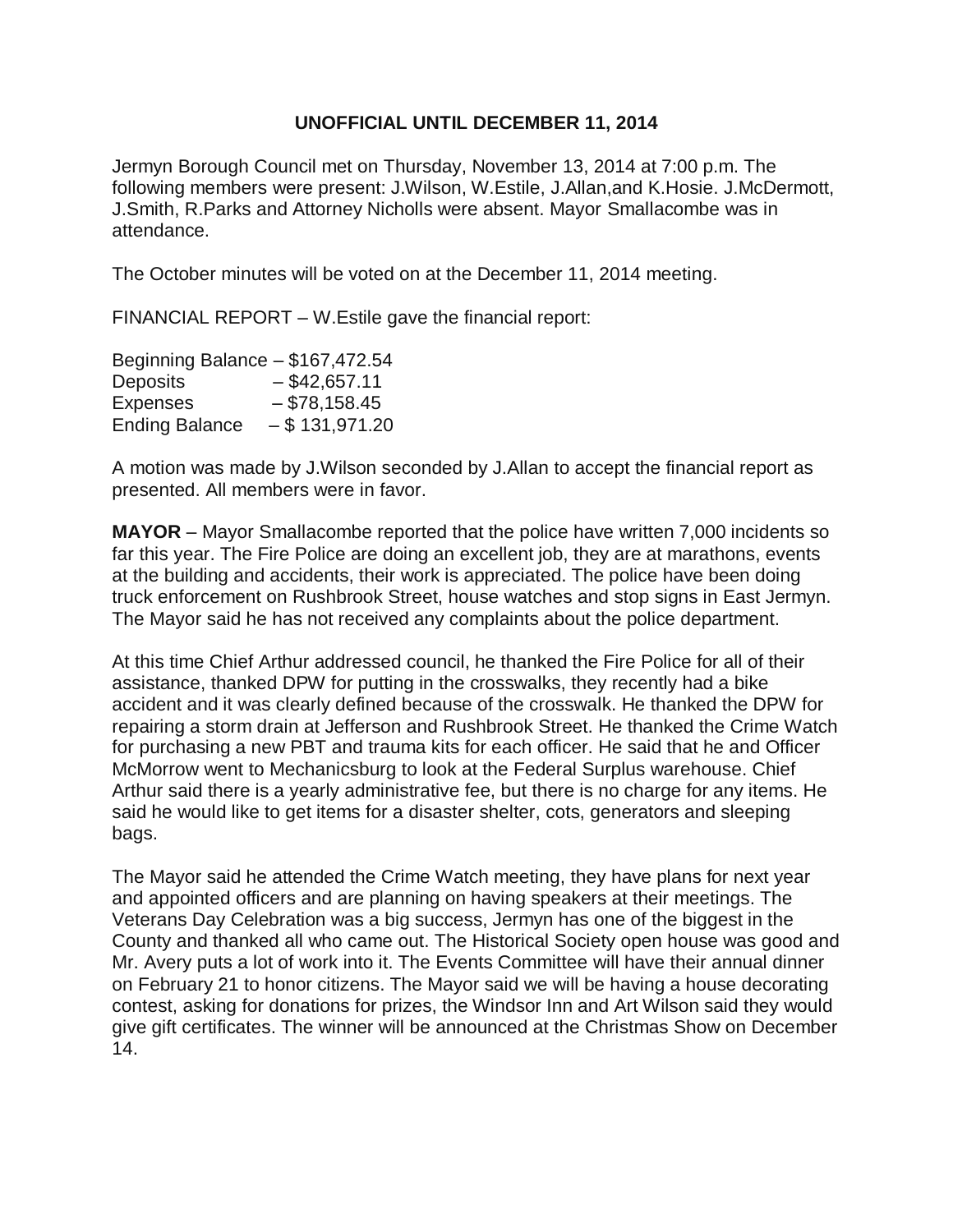**PAVING LOAN** – A motion was made by J. Wilson, seconded by W. Estile to have the secretary contact lending institutions to obtain the annual cost of a paving loan for \$200,000.00, \$250,000.00 and \$300,000.00. All members were in favor.

**FIRE CHIEF** – Chief Rood said the two companies are working together well and they had a class for fire police to hook up to the hydrants and may definitely be an asset.

**PUBLIC INPUT** – Floyd Celli, 642 Washington Avenue addressed council saying that Rock Bottom will be dropping off equipment at his business and R.Roods' residence. He asked council if an arcade is going into the tattoo place. Council had no knowledge of the issue. Mr. Celli said the building where the tattoo place was has no parking? And if it's vacant for a year, can another business go in at that location? The Mayor said it is grandfathered in unless there is a permit issued by Zoning, it is a commercial zone. Mr. Celli said parking is difficult on Washington and the tenant's park for extended periods of time. The Mayor said we can't do anything about it, parking has always been a problem. Mr. Celli addressed the water issue at the front of his building coming over the sidewalks. Penn Dot said they are only responsible from curb face to curb face and it is the Borough's problem. The Mayor said the borough is responsible for cleaning the drains and he went out during the last bad rain storm and not one drop of water came off the sidewalks. Mr. Celli said he has wasted another four months, the erosion comes from water and in the winter it will be ice and a liability. Mr. Celli said the borough is responsible.

Mr. A.Whitak, 669 Washington Avenue, Mr. Whitiak said he understands what Mr. Celli is going through, he has had a water problem for 13 years it is a skating rink and council never went after the guy. K.Hosie asked Mr. Whitiak to remember that none of us were on council at the time. Mr.Whitiak said Mr. Celli is trying to improve a rat infested property, to make it a nice building. Mayor Smallacombe said that we appreciate that. J.Wilson asked that we move on, property owners got new sidewalks and the green way does take some of the water. Mr. Whitiak said in July the borough had \$198,490.56, today we have \$131,971.00, he said we are going broke, losing \$20,000.00 a month. K. Hosie said we are now looking into borrowing funds to pave streets, it is a long process as the borough has to get state approval. She explained the borough is going to obtain a Tax Anticipation loan for the first time to keep the borough going and will be paid off in April when taxes come in. Mr. Whitiak inquired about the 2015 budget, Mrs. Hosie said the final budget will be adopted at the December meeting and Mr. Whitiak can get a copy of the proposed budget at the borough office.

Michelle Burns Lackawanna County addressed council about some events going on, Festival Of Trees, December 12 to December 31, no tax increase for the county and asked residents to check the county web site for other happenings.

**INVOICES** – A motion was made by J.Wilson seconded by J.Allan to pay invoices in the amount of \$5,642.59. All members were in favor.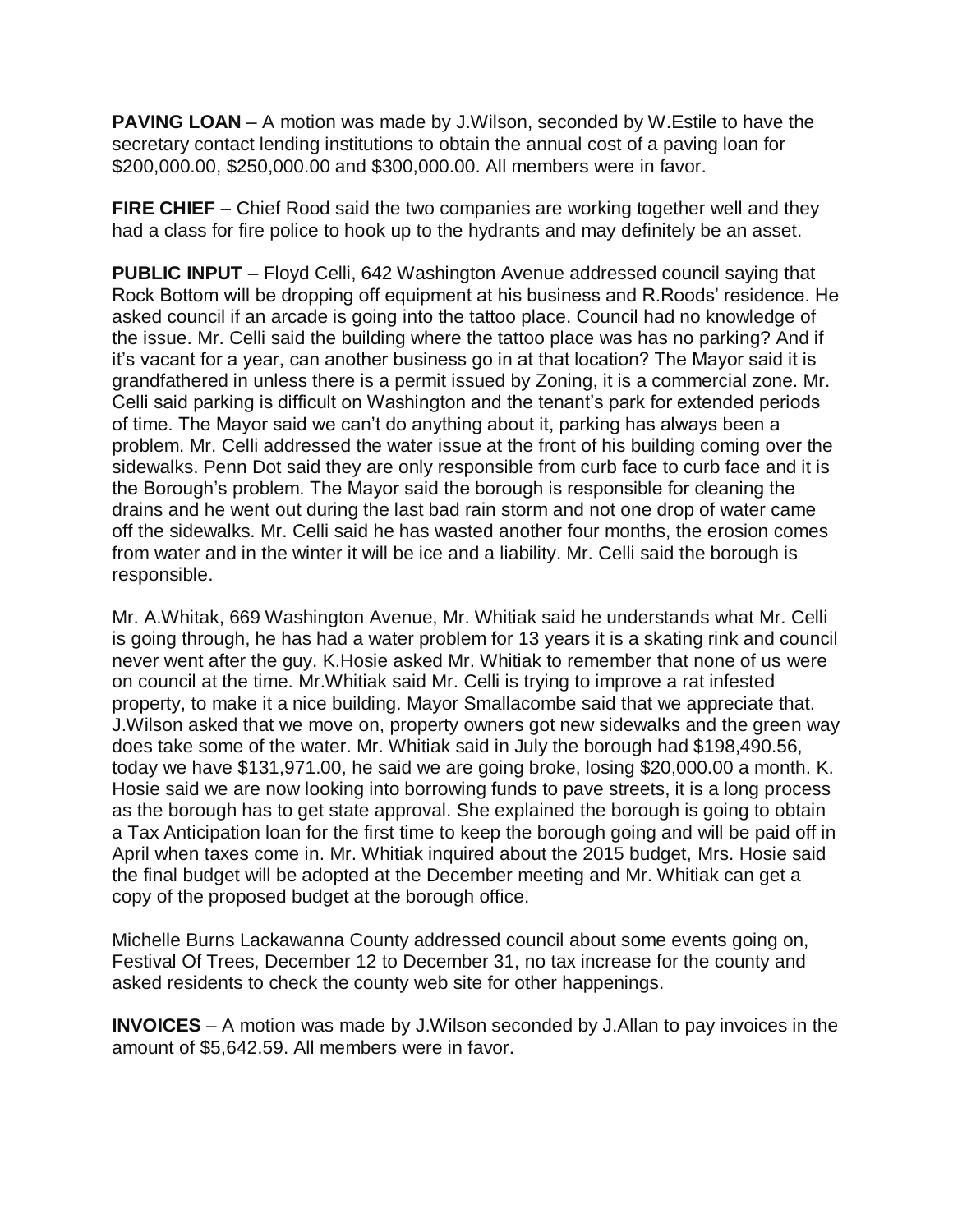**RECREATION** – Mr. Allan reported that practice will start in December and the league will start in January.

Mrs. Wilson said 12 trees were planted on Delaware Street and thanked The Events Committee, Council, Police, Fire Police and the Fire Companies for their assistance at the Veterans Day Celebration.

**JUNIOR COUNCILMAN** -B.Swatt asked if anything needs to be done in town as he is going for Eagle Scout? Mr. Estile said there are weeds here at the building and at the park. Mrs. Wilson said there will be work around the trees, planting grass, you would have to organize it.

## **NEW BUSINESS**

A motion was made by W.Estile seconded by J.Allan to select two third party Inspection Agencies to provide a choice to the owner /developer said two third party agencies being NEIC and BIU conditioned on: The fees for any building in excess of 20,000 sq. ft. net floor area shall be negotiated between the third party agency and the Borough of Jermyn's designated appointee. Further Ray Rood, Bob Chase and/or Dennis Kutch be allowed to negotiate these and any other terms. They deem fit into each of the each of the two third party agency proposals. All members were in favor.

**PART TIME DPW EMPLOYEES** – A motion was made by J. Wilson, seconded by W.Estile to hire Karl Desanto as a part-time DPW employee at \$10.00 an hour. On roll call the motion passed 3 to 1 with K.Hosie abstaining because of ongoing friendship with the DESanto family.

A motion was made by W.Estile, seconded by J.Allan to hire Stephen White as a part time DPW employee at \$10.00 an hour. All members were in favor.

A motion was made by J.Wilson, seconded by W.Estile to hire Robert Chase as a part time DPW employee at \$10.00 an hour. On roll call the motion passed 3 to 1 with K. Hosie abstaining because a family member works for Robert Chaase.

A.J.Fuga Fire Calls – A motion was made by J.Allan, seconded by W.Estile to allow and compensate A.J.Fuga to assist with a confirmed fire in Jermyn or Mayfield, normal working hours only. All members were in favor.

**TAX ANTICIPATION LOAN** – A motion was made by J.Wilson, seconded by J.Allan to authorize the Borough Manager, Deborah Morcom to send as many letters as necessary to local banks to request proposals for a 2015 Tax Anticipation Loan in the amount of \$100,000.00 which would mature on December 31, 2015. All members were in favor.

**STC Request** – A motion was made by W.Estile, seconded by J.Wilson to allow the STC to use the borough parking lot on December 1. All members were in favor.